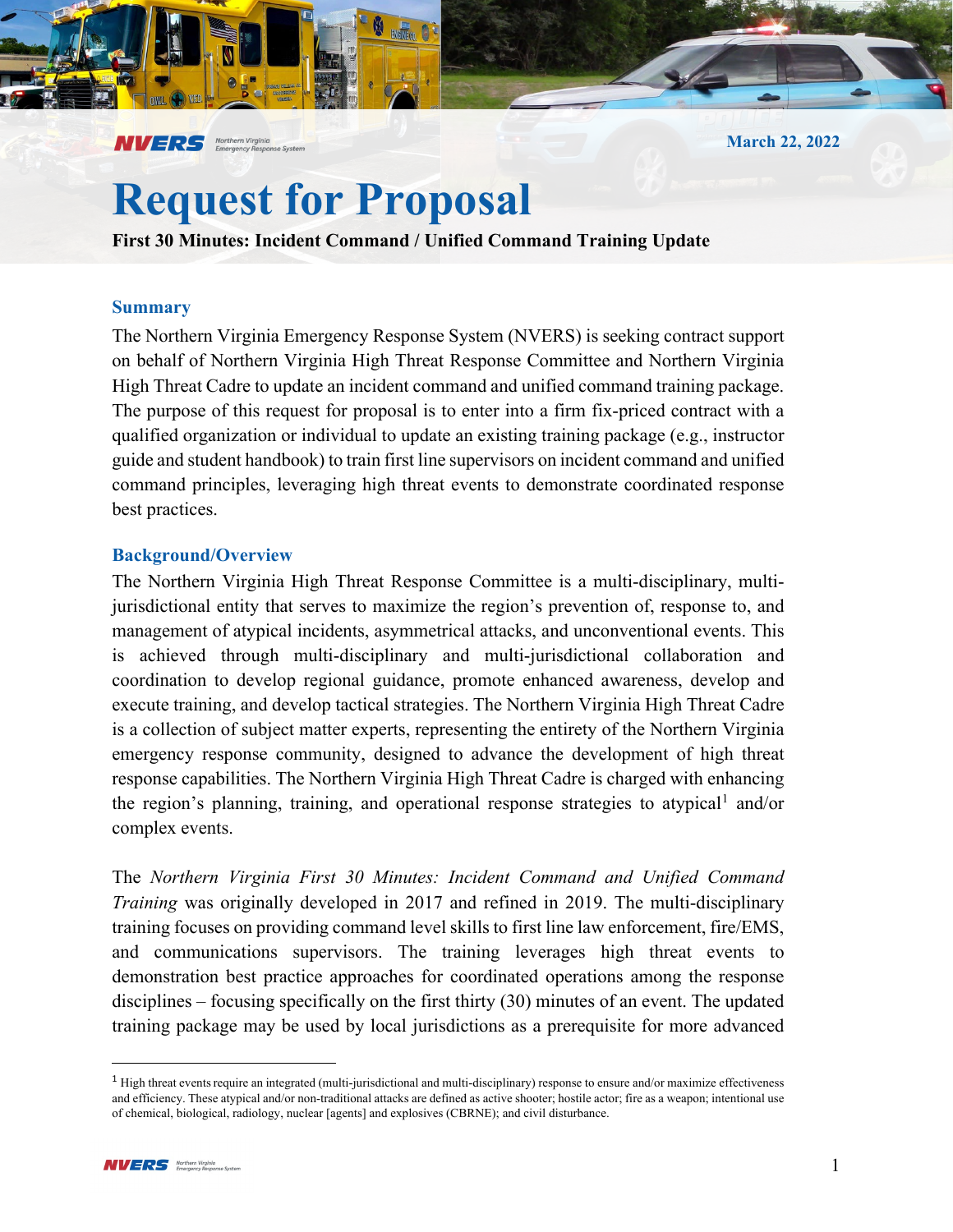command competency training.

## **Scope of Work and Technical Requirements**

The contractor will leverage the Northern Virginia High Threat Response Committee and Northern Virginia High Threat Cadre's expertise and guidance in the planning and development of all phases of the project. The minimum tasks to be performed by the contractor will include:

## **1. Recurring project planning meetings.**

- a. Review and analyze the current training package.
- b. Meet with project planning team members assigned by the Northern Virginia High Threat Response Committee and Northern Virginia High Threat Cadre to discuss and identify substantive changes to the current training package.
- c. In coordination with the project planning team, validate draft training package outlines prior to development.
- d. Ensure tracking and timely follow up of action items for NVERS or planning team members arising from project planning meetings.

## **2. Design, develop, and produce the training package.**

- a. Design, develop, and produce a refined *First 30 Minutes: Incident Command and Unified Command Training.* When executed, the training's delivery should be no longer than four (4) hours.
	- i. The training should also highlight the important tenants of the *Joint Action Guide for Active Shooter / Hostile Event* (2nd edition forthcoming).

# **b. Anticipated deliverables include:**

- i. Instructor Guide
	- 1. Annotated guide, designed for train-the-trainer instruction, organized by unit/module.
- ii. Student Handbook
- iii. Associated PowerPoint presentation(s)

## **Access to Legacy Training Packages**

For purposes of preparing a well-informed proposal to NVERS, prospective offerors may request copies of the legacy training packages by contacting Julie Gall [\(Julie.Gall@nvers.org\)](mailto:Julie.Gall@nvers.org). NVERS will require a signed non-disclosure agreement prior to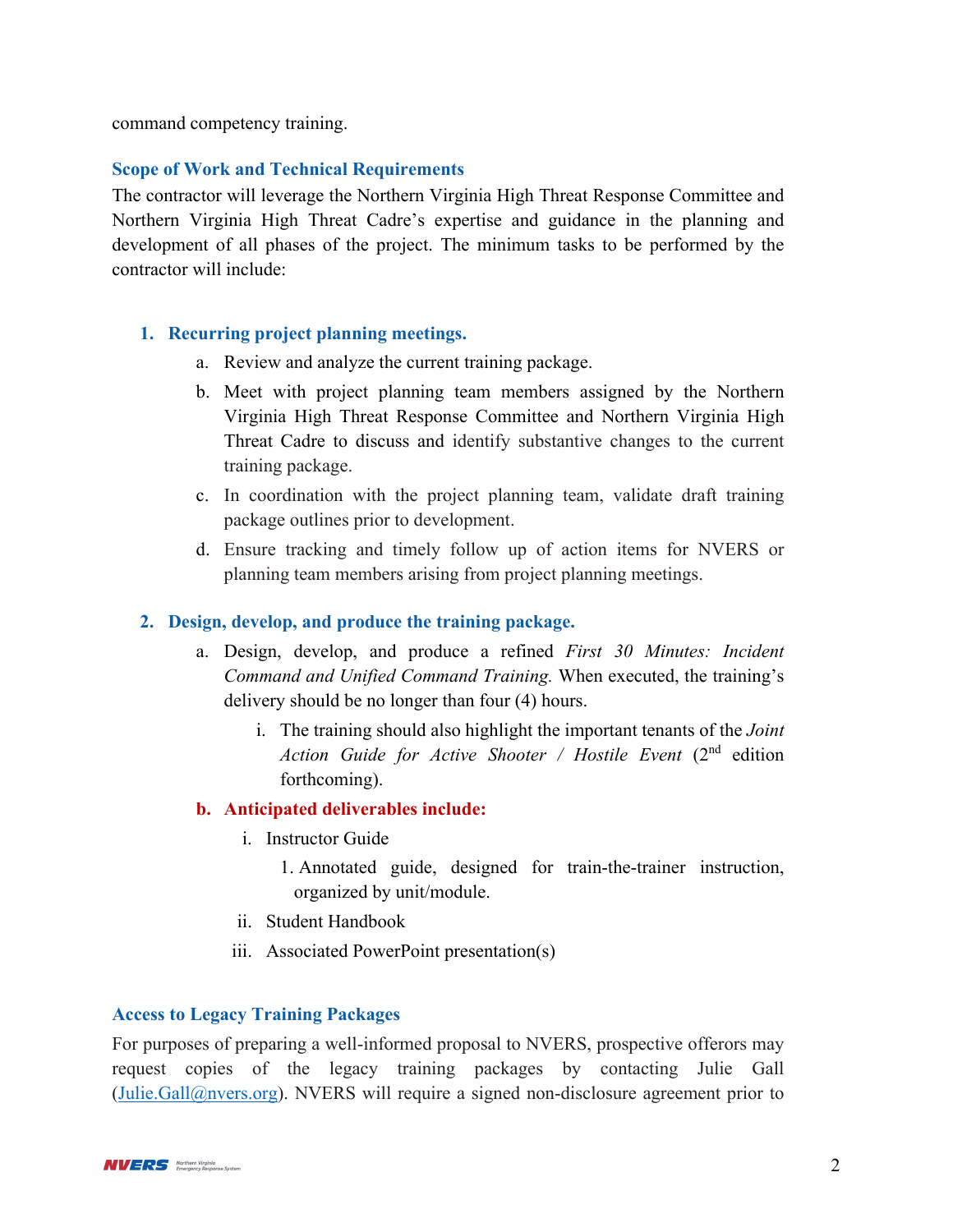providing access to the legacy documents.

# **Project Timeline**

This contract will begin on or around April 15, 2022 and terminate on December 31, 2022. Grant funding from the United States Department of Homeland Security (DHS) and Federal Emergency Management Agency (FEMA) will be used to support this effort.

# **Minimum Proposal Elements**

- 1. Offeror's name, address, contact information, and subcontractor companies (if applicable).
- 2. A detailed timeline to complete the project, and any observed obstacles to completing the work.
- 3. A preliminary work plan that describes the phases or segments into which the proposed project can logically be divided and performed.
	- a. This section should also contain a discussion of any changes proposed by the offeror that substantially differs from the project scope.
	- b. This section should include detailed descriptions of activities that are to occur, significant milestones, and anticipated deliverables.
- 4. A statement of qualifications (i.e., organizational and staff experience, references, and personnel assigned to work on this project – including subcontractors).
- 5. A firm fixed-price cost proposal to complete all milestones and deliverables.

## **Proposal Evaluation**

Responsive proposals will be scored and competitively evaluated to the maximum extent practical. The contract for this project will be awarded to the responsible offeror whose proposal is most advantageous to the project, in alignment with the weighted evaluation criteria listed below.

- 1.  $Cost 10\%$
- 2. Demonstrated understanding of the project goals and deliverables 20%
- 3. Offeror qualifications and experience with similar projects 30%
- 4. Proposed methodology 20%
- 5. Proposed key personnel 10%
- 6. Work sample  $-10\%$